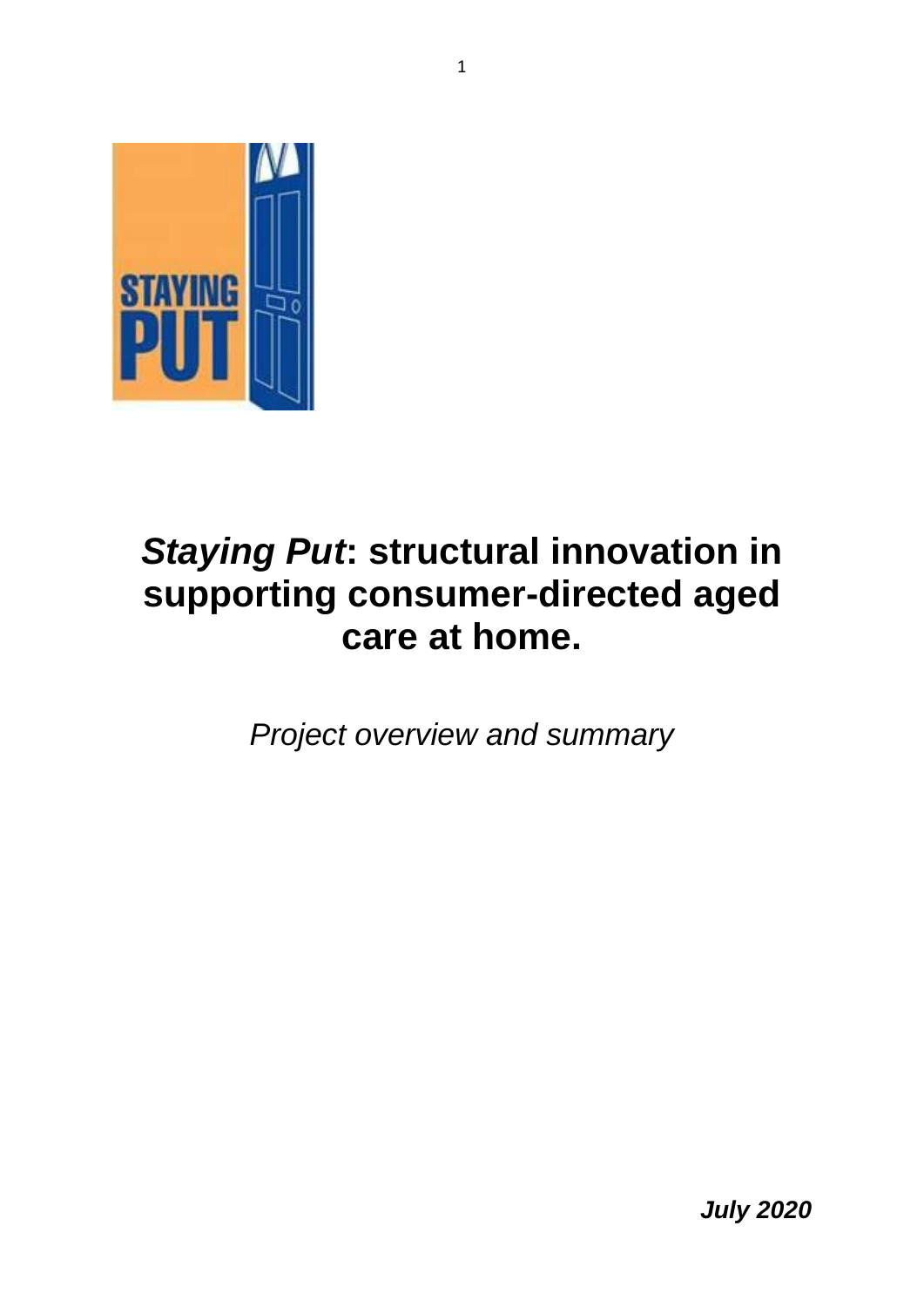

# *Staying Put***: structural innovation in supporting consumer-directed aged care at home.**

 *Project overview and summary (July 2020)*

## **THE BEGINNING**

The *Staying Put* concept is not new, however, with the reality that a large cohort of "Baby Boomers" is now approaching the time when they may need to access services to allow them to remain in their existing homes, there is concern that the access to home care packages is severely limited, can be a lengthy process, and not necessarily aligned to the client's needs. Also, the existing information services provided mainly through the Federal Government (*My Aged Care*) are regarded by many consumers as user-unfriendly.

The option of residential aged care is not attractive to most of the ageing community. This has been reinforced by evidence presented to the Royal Commission into Aged Care Quality and Safety (RACQS); by the Commission's own research; and by frequent reports of unsatisfactory care in many institutions despite apparent high regulation of the sector.

A small group of people concerned at how to address this issue met in late 2018 to discuss how it might be possible to make a difference through investigation of a practical, sustainable and consumer-driven business model for managing services that can address the main difficulties already emerging in the field of home-based care. The context for the group's thinking included the following assumptions:

- There was a strong desire for people as they aged and became less independent to remain in their own homes, even when high levels of care are needed.
- There was a desire among many consumers to exercise a significant degree of control over the type, delivery and governance of care services.
- An appreciation of the innate capacity of many communities to organise themselves to support their members
- Recognition that government funded aged care packages, while continuing to expand in volume and scope in response to consumer expectations, are likely, over time, to become harder to access because of the gap between supply and demand; or require a higher level of co-payment; or lack the flexibility that consumers aspire to – or some mix of all three constraints

An approach was made to the Office for Ageing Well (OfAW) in SA Health for support in carrying out a research project in this sphere. The OfAW offered to support the group, both financially and with access to its expertise and its Feedback Network data base. A research project, *Staying Put*, was approved for development.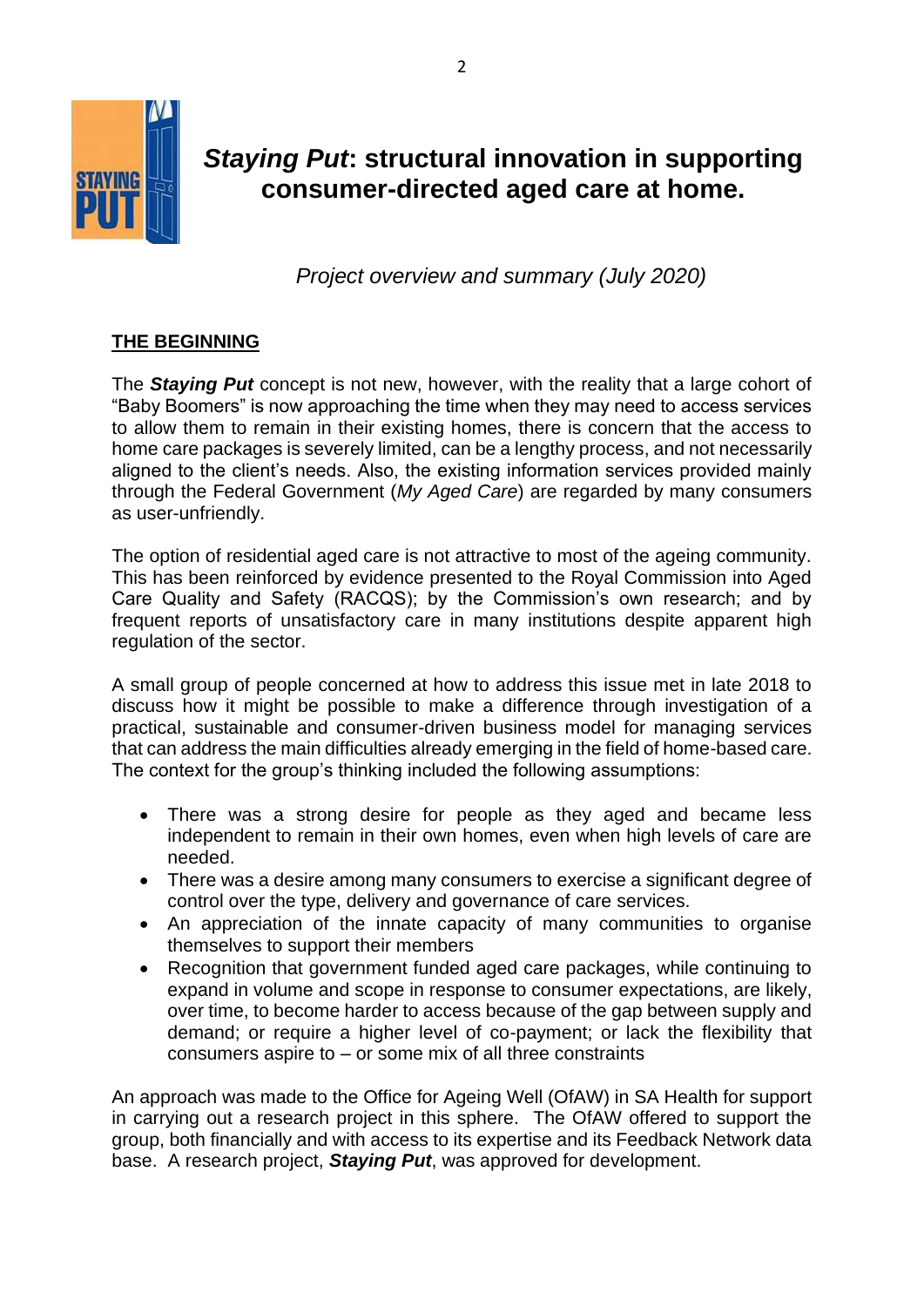A grant of \$27,000 was provided in June 2019, with the expectation that results of the project's research would be available by 30<sup>th</sup> June 2020.

Subsequently the *Staying Put* Steering Committee was established. This committee initially comprised Bruce Trebilcock (Chair), Lange Powell (Project Manager), Harry Owen, Kylie Dayman and Keith Adams (COTA Nominee). Harry and Kylie subsequently found that they could not continue their involvement and Marjorie Schulze was appointed to the committee.

The committee acknowledges with appreciation the support of the Office for Ageing Well, both financially and with technical advice and encouragement.

#### **THE HYPOTHESIS**

The project was seen as an initial fact-finding process to investigate co-operative and other community-based models for the provision of home-based care, with an emphasis on:

- Consumer involvement in governance and quality control;
- Flexibility, and responsiveness to consumer needs and preferences;
- Service affordability and value for money;
- Achieving a transparent, seamless, and cost-effective blend of publicly- and privately financed home care services;
- Appropriate and timely access to innovations, including new technologies, in the provision of products and services.

The project brief envisaged a potential second-stage initiative to examine the design and implementation of business models reflecting the features outlined above, and more formal legal, commercial, financial, intergovernmental and other 'due diligence' considerations.

However, as the project evolved, and taking into account a number of key findings from the research it conducted, the committee developed a vision for a communitybased organisation, responsive to its member constituents, able to provide advice on access to services available, both through government support and through other community resources. It was envisaged that this organisation could grow, over time, to broaden its own service provision, either directly, or through brokerage arrangements.

### **THE PROCESS**

The committee sought expressions of interest from a number of research organisations to carry out the basic research, and appointed Dr Victoria Cornell, Housing Research Manager with aged care services and home care package provider ECH. ECH committed to support the project by way of funding additional hours to allow more time for the researcher's involvement. The steering committee acknowledges with gratitude this support, provided with agreement that the project and its development would remain wholly independent.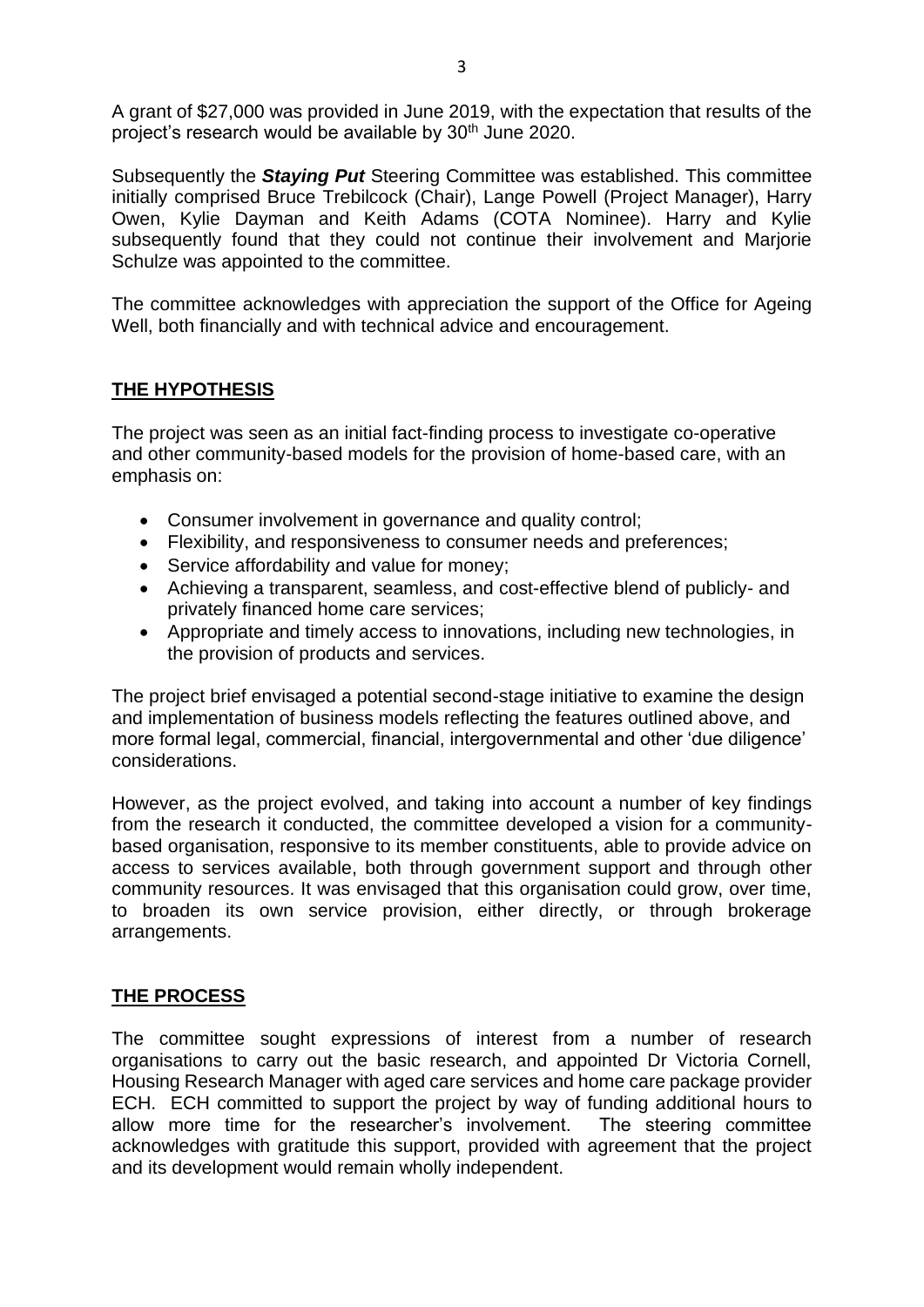The steering committee has determined that Dr Cornell's research and findings, and the committee's conclusions and recommendations for future directions should be presented as separate, though complementary documents. The Final Research Report therefore accompanies this Overview and Summary as a discrete outcome of the *Staying Put* project.

The Final Research Report prepared by Dr Cornell sets out the five stages of the research process, addressing the objectives of *Staying Put* as defined in the project brief:

- 1. *Literature review* (p8 of the Final Research Report). This stage addressed international and peer-reviewed academic literature, media reports, material from the RCACQS and policy documents in the project's field of interest.
- 2. *Stakeholder consultation #1* (p9). This stage explored, through a range of stakeholders, a number of successful and/or promising options and innovations that strengthen the capacity of consumers to make informed choices about the nature and delivery of services they require.
- 3. *Community consultation* (p11). This stage undertook survey-based and interview-based research into a number of broad themes emerging from the first two stages of the project. A survey, of over 300 consumers identified through the Office for Ageing Well's Feedback Network, was designed and managed by Dr Edoardo Rosso, then a Senior Associate with Urban & Regional Planning Solutions (URPS).
- 4. *Stakeholder consultation #2* (p12). Shaped in part by expressed consumer concerns about home care service information and system navigation, this stage was based on a 'value proposition statement' (titled *Support for older people in life planning*), outlining a possible information/navigation service model, to operate in partnership with existing providers in the field.
- 5. *Structural options review* (p16). This stage comprised a separate commissioned report on the benefits of various organisational structures to support the proposed information/navigation service model, reflecting maximum community involvement in its governance.

Supporting documentation to the above stages 1-4, including supplementary reports, are included as appendices to Dr Cornell's Final Research Report, which also outlines the limitations of the *Staying Put* research (p7).

### **EVOLUTION OF THE STEERING COMMITTEE'S THINKING**

As indicated previously, the starting point for *Staying Put* was the proposed investigation of a practical, sustainable and consumer-driven business model for managing services that can address the main difficulties already emerging in the field of home-based care.

However, while the project's commitment to strengthening consumer engagement in the management of home care remained unchanged, the findings emerging from Dr Cornell's research prompted a shift in the steering committee's primary focus. Its emphasis moved away from the question of consumer engagement in governance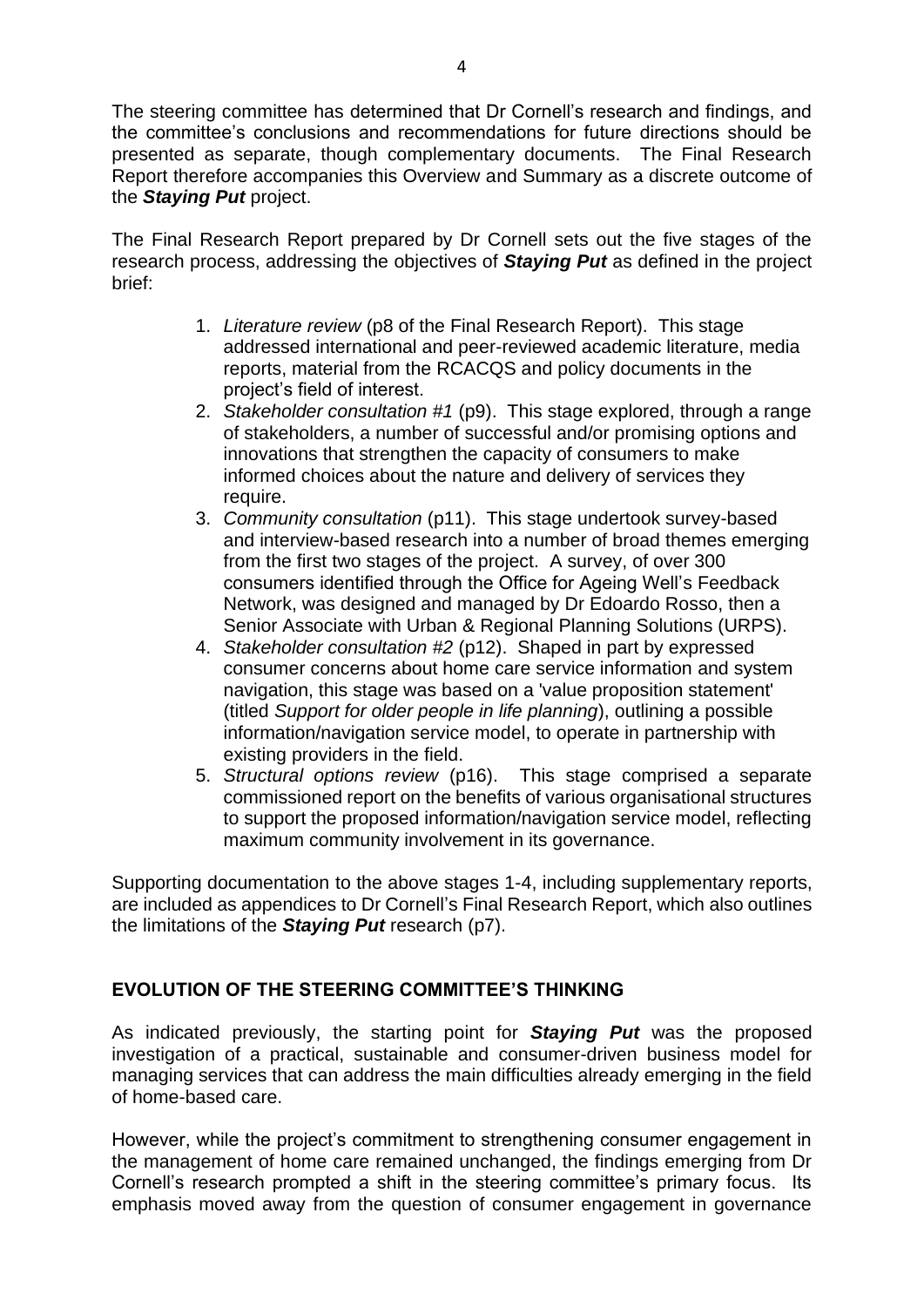and management and towards the needs of consumers to gain confidence in evaluating options and in making decisions about their own care. It is interesting (but perhaps unsurprising), that recent research published by the Royal Commission has highlighted the same issue.

Within its acknowledged limitations, the research found that in response to the consumer survey question *If you could be involved in the delivery or management of your own home care, what would you like your involvement to be ?,* only a minority of respondents stated *I would like to be involved by contributing to a community/ neighbourhood system of care (eg committee member, volunteer etc).*

Interviewees with whom Dr Cornell spoke in depth were divided on their involvement/activity in a community model. Similar divisions of opinion emerged from Stakeholder consultation #2.

The steering committee was therefore faced with the question *Is there appetite in the community for greater consumer-driven management of any aspects of home care?* While the minority of survey respondents indicating some degree of interest was substantial (42% of the sample), the committee considered that there was no unqualified answer to the question. The inconclusive response to the opportunities and disadvantages presented by the prospect of stronger consumer engagement in home care management may reflect a number of factors, including;

- Uncertainty about exactly what such engagement might entail personally, financially or otherwise. As one commentator observed, "people don't know what they don't know";
- a reduced opportunity for the project to carry out wider community consultation due to COVID-19 and other restrictions;
- a lack of interest in the issue within part of the consumer community, until the immediacy of care needs confronts an older person with the need to make choices and decisions about the services s/he requires.

Nevertheless, the issue of consumer access to information and navigation services for the home care system emerged as a key concern, both from stakeholder consultation #1 and from the consumer consultation (and, to some extent from the literature review; and certainly, from plentiful evidence presented to the Royal Commission). Concerns reflected the difficulties many consumers were expressing in getting their needs addressed through the national *My Aged Care* portal and other advisers.

**Staying Put** had not anticipated this key concern, but clearly needed to respond to it in some constructive way.

Accordingly, a 'value proposition statement' was prepared (*Support for older people in life planning*), as a basis for Stakeholder consultation #2. The statement essentially proposed the development of a regionally based information/navigation service, partly supported through modest membership fees, and with a long-term potential for growth into other service areas.

The value proposition statement did not advocate any particular governance structure for the proposed service. However, consistent with the original features proposed in the project brief, it stated *"A key guiding principle for Staying Put has*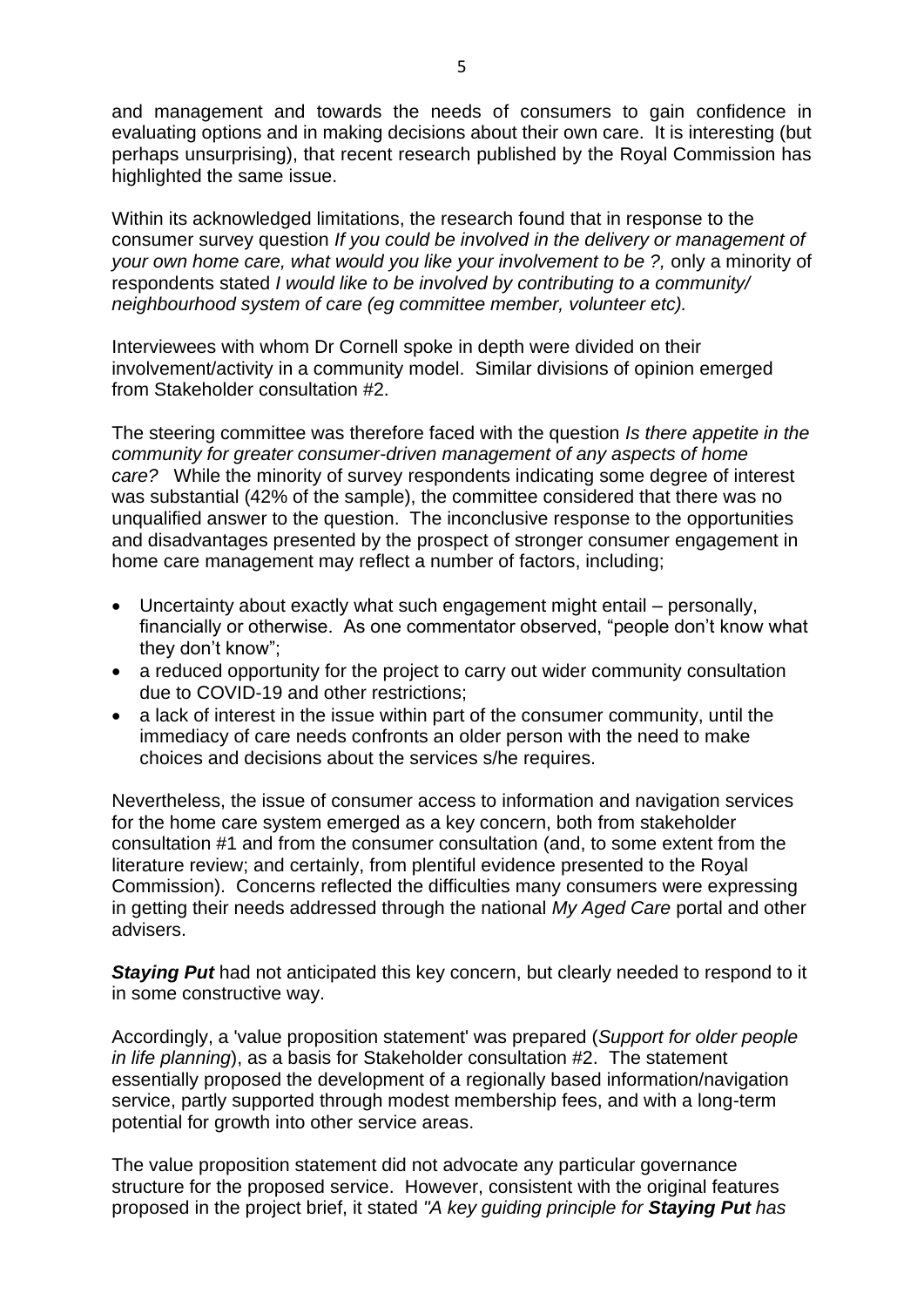*been to maximise opportunity for consumer control and direction, and the study has focussed on a co-operative or mutual structure, with strong membership engagement as one possible business model to this end."*

The response to the value proposition statement from Stakeholder consultation #2 was, again, cautious; with particular issues being raised including

- the risk of duplicating existing services;
- the long-term stability of consumer-driven initiatives; and
- the acceptability and sustainability of financial contributions by consumer members of the service.

There were also diverse views on whether government was the most appropriate provider of information / navigation services.

#### **A WAY FORWARD**

In a discussion with OfAW officers during the latter stages of *Staying Put*, the steering committee's attention was drawn to a Commonwealth program, *Seniors Connected*. The Commonwealth is understood to be exploring the program's potential to fund initiatives similar to the well-established Waverton Hub (NSW), and a range of other 'hub-type' consumer-driven services in WA.

Following an examination of descriptive resources about these interstate initiatives, the steering committee saw *Seniors Connected* as a possible vehicle (if developed by the Commonwealth), for supporting and funding implementation of the information/navigation service outlined in the *Staying Put* value proposition. The committee recognised several resonances between the guiding principles underpinning these initiatives and its own approach. For example, the critical success factors identified by an independent evaluation of the Waverton Hub include:

- Strong leadership, governance and financial systems;
- Continuity of a core group of committed people;
- Staying true to its community development basis and principles;
- Being a community-owned and operated model;
- A local focus.

In addition, three features were prominent in the development of the NSW and WA initiatives:

- **The importance of partnerships,** with local businesses, services, and in several examples – with Local Government. During Stakeholder consultation #2, a number of respondents cautioned any *Staying Put* initiative against questioning existing models of information/ navigation or advocacy service, and advised that it should rather seek to complement and partner with these. The steering committee sought to reassure them that this had always been the intention of *Staying Put*.
- The potential for a regionally-based information/navigation service to adopt the kind of **consumer-driven governance arrangements** originally envisaged by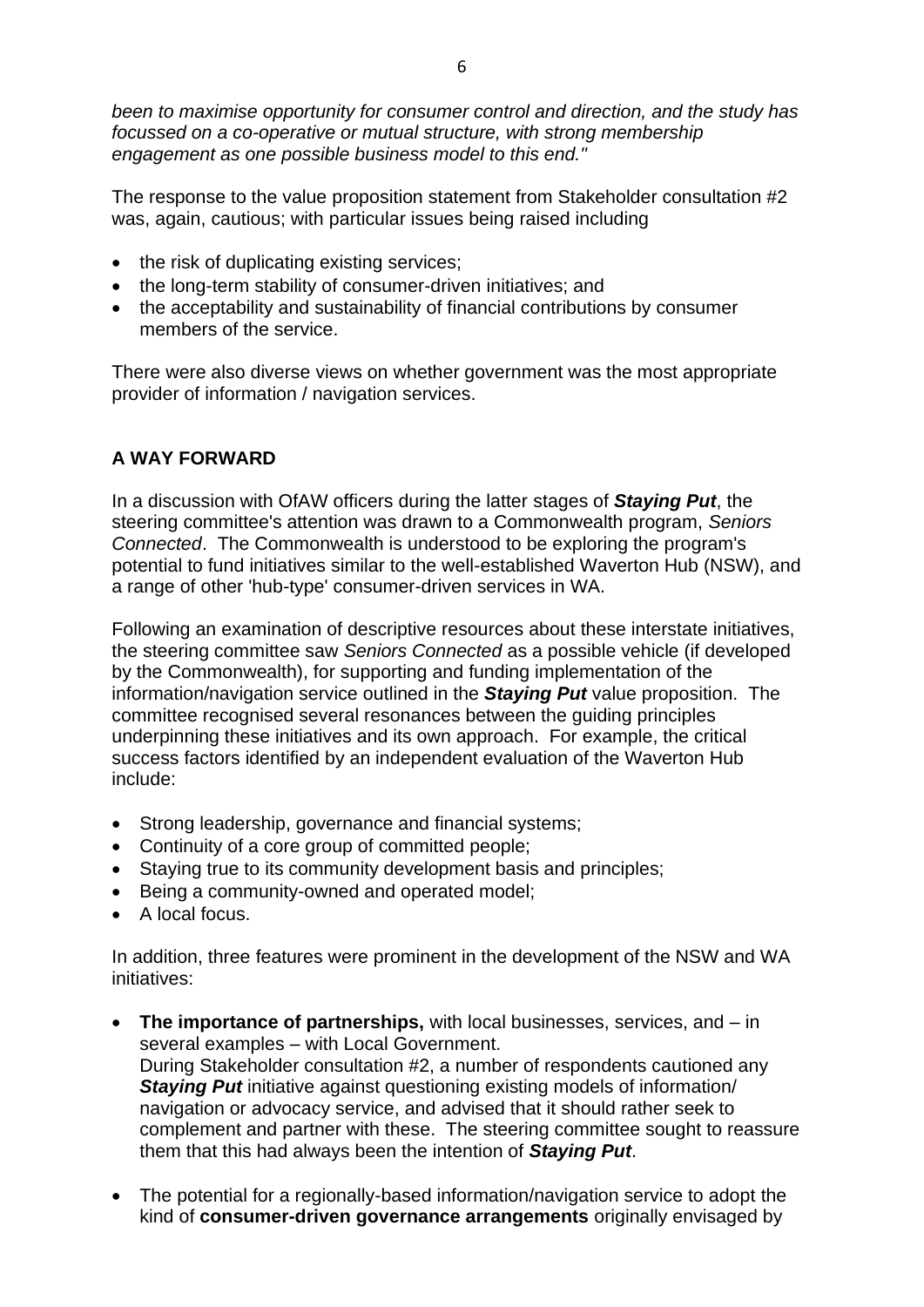*Staying Put*. However, the project's research indicates clearly that the organisational, legal and financial implications of a co-operative, mutual, or any other governance model must be clearly identified, explained and marketed to the older consumers to whom it is being promoted, if it is to achieve a necessary level of 'buy-in'.

• **The potential for development**. All the 'hub-type' projects examined appear to have originated as initiatives to foster community-building, social connectedness, and related models of residents' mutual support in localities. However, it is evident that a range of other services and programs have evolved in several instances – discount schemes, technology advice, provision of independent information required to ensure people have confidence in selecting service providers etc.

In summary, while the research identified a number of examples of home care services with a consumer empowerment focus, including several co-operatives, the steering committee does not consider there is currently a compelling case for promoting strong consumer management and control as the primary 'selling point' for a service whose main purpose is to assist older people to remain at home well into frail old age.

Yet this feature should not be discarded in the design of any such service. Rather, if a funding opportunity such as *Seniors Connected* presents itself in the future, the functions of a regionally based information/navigation service should be considered and researched in tandem with an examination of its governance options. Such an approach should aim to ensure that the service builds, as far as possible, on a foundation of responsiveness to consumer need for what a recent RACQS report has called '*appropriate, affordable, and appealing care'.*

There remains a strong desire by the proponents of *Staying Put* for the structure of a service to be independent and community driven.

### **RESEARCH RECOMMENDATIONS**

The *Staying Put* steering committee recommends that:

- 1. The Office for Ageing Well notes the key findings of the project.
- 2. In-principle support be given for an appropriate community-based bid to develop a regionally based 'community hub-type' service to address consumer needs for improved service information/system navigation in the broad field of life planning for older people, including home-based care.
- 3. That, subject to the availability of funding, this support should be based on the bid proponents' demonstrated:
	- Consultation, and willingness to partner with potential consumers, and with a broad range of providers, agencies and services in the field, including Local Government;